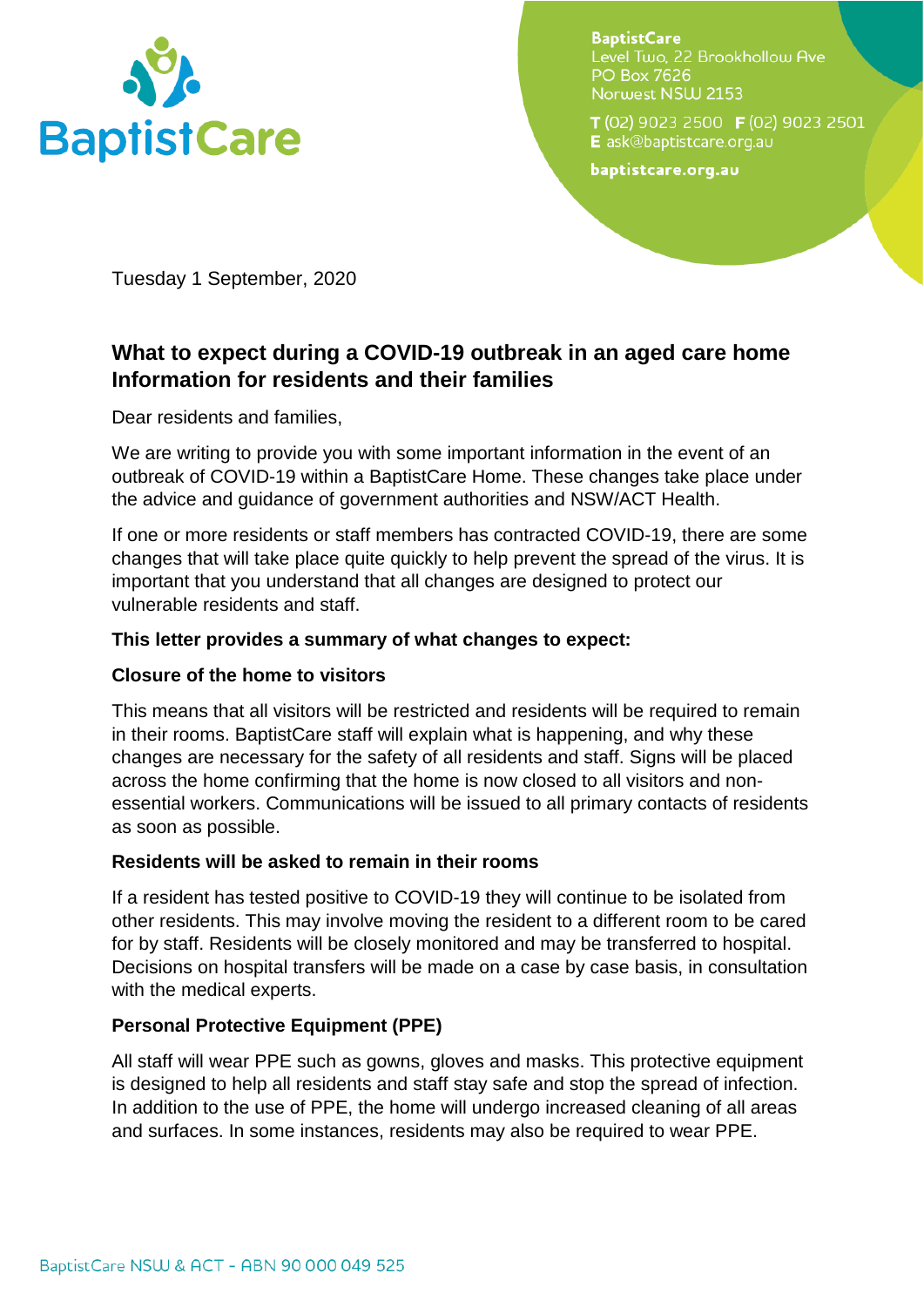

**BaptistCare** Level Two, 22 Brookhollow Ave **PO Box 7626** Norwest NSW 2153

T(02) 9023 2500 F(02) 9023 2501 E ask@baptistcare.org.au

baptistcare.org.au

#### **All staff and residents will be tested**

The current NSW Health protocol is that all residents and staff will be tested for COVID-19, and this may need to take place more than once as the outbreak is managed. Staff will carefully monitor all residents with temperature and breathing checks and will look for any changes. Staffing changes may occur as the usual staff may need to self-isolate as a result of the outbreak. This may mean that new staff will be brought in to provide or assist with residents' care. With any changes in staffing, all replacement staff will be provided with a briefing about the individual care needs of each resident.

## **Increased Communications**

While managing the outbreak in the home, BaptistCare will communicate regularly with residents, families and staff. We will provide timely updates to each resident's primary contact about the steps being taken to manage the outbreak while making every effort to ensure families can communicate with their loved one during this time. Once the Connections Coordinator/s are established in the home they will be on hand to facilitate phone calls and video conferencing between the resident and their families.

## **Please ensure your contact details are up to date**

If you are the primary contact of your loved one, please ensure that all of your contact details are up to date with your BaptistCare home. We use SMS (text messages) to provide rapid information to your mobile phone. You can update your details directly with the home.

## **Advance Care Planning**

Many residents have an Advance Care Record that explains to clinical staff and their family how the resident wants to be treated if they can no longer speak for themselves or make their own decisions. It specifies what medical treatment and care the resident would or would not like to have in the event of a critical health event. If you or your loved one would like to discuss putting an Advance Care Record in place, please speak directly with the Care Team Manager or Residential Manager at the home.

## **'Have your Say' and share your feedback**

Your experience of this situation is incredibly important to us. We want to hear from you at any time if you are feeling you need to speak with us about how we are managing this situation, including feedback, questions or concerns. <https://baptistcare.org.au/contact-us>